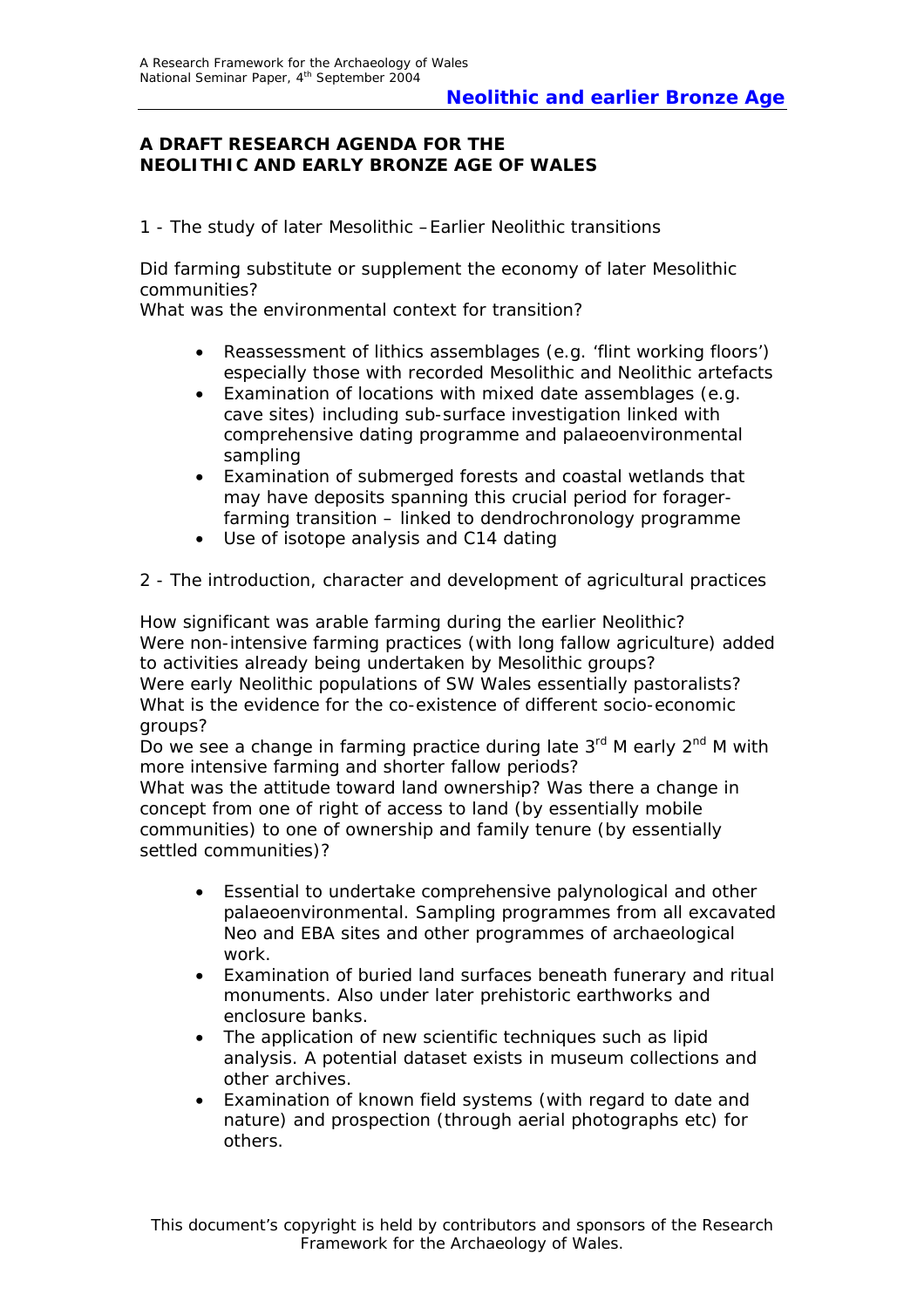### *3 – The identification of settlement*

Why is the settlement evidence at variance with the data from Ireland and the continent?

Was the earlier Neolithic landscape and settlement characterized by its mobility?

Was there a change to more permanent settlement during the later Neolithic/earlier Bronze Age?

- Early sites are rarely found using existing fieldwork strategies. This may in part reflect the nature of early settlement in which permanent places were rare/special. There is a need to test this by more innovative locational strategies – e.g. greater use of remote sensing (phosphate surveys, magnetic susceptibility surveys) and perhaps closer investigation of apparent blank zones in areas of known activity (e.g. during topsoil stripping of developments).
- There is a need for better training for field staff in likely nature of artefacts and features.
- Review of known artefact distributions as established by lithics surveys to examine pattering and landscape zones, followed by targeted fieldwalking transects to provide reliable quantitative comparanda and to define spatial extent of clusters.
- Reassessment of the locations of known artefact scatters, using targeted and close interval remote sensing techniques.

#### *4 - The study of how different landscape zones were exploited from the 5th to the 2nd millennium BC*

Were earlier Neolithic farmers essentially confined to lowland environments as suggested by distribution of chambered tombs? Was there only a move into the uplands following population pressures during later Neolithic?

Were there more complex arrangements with different responses to different landscape zones?

Was there greater agricultural diversification during the later Neolithic? What is the evidence for seasonal variations in the exploitation of upland zones?

- Consolidation of existing landscape evidence to examine different zones through time
- Development of survey and fieldwork techniques to undertake comparative mapping of different landscape zones

*5 - The development, role and use of ceremonial and funerary monuments and their environs* 

What can monuments tell us about the nature of society? What was the relationship between different monuments and between monuments and the wider landscape?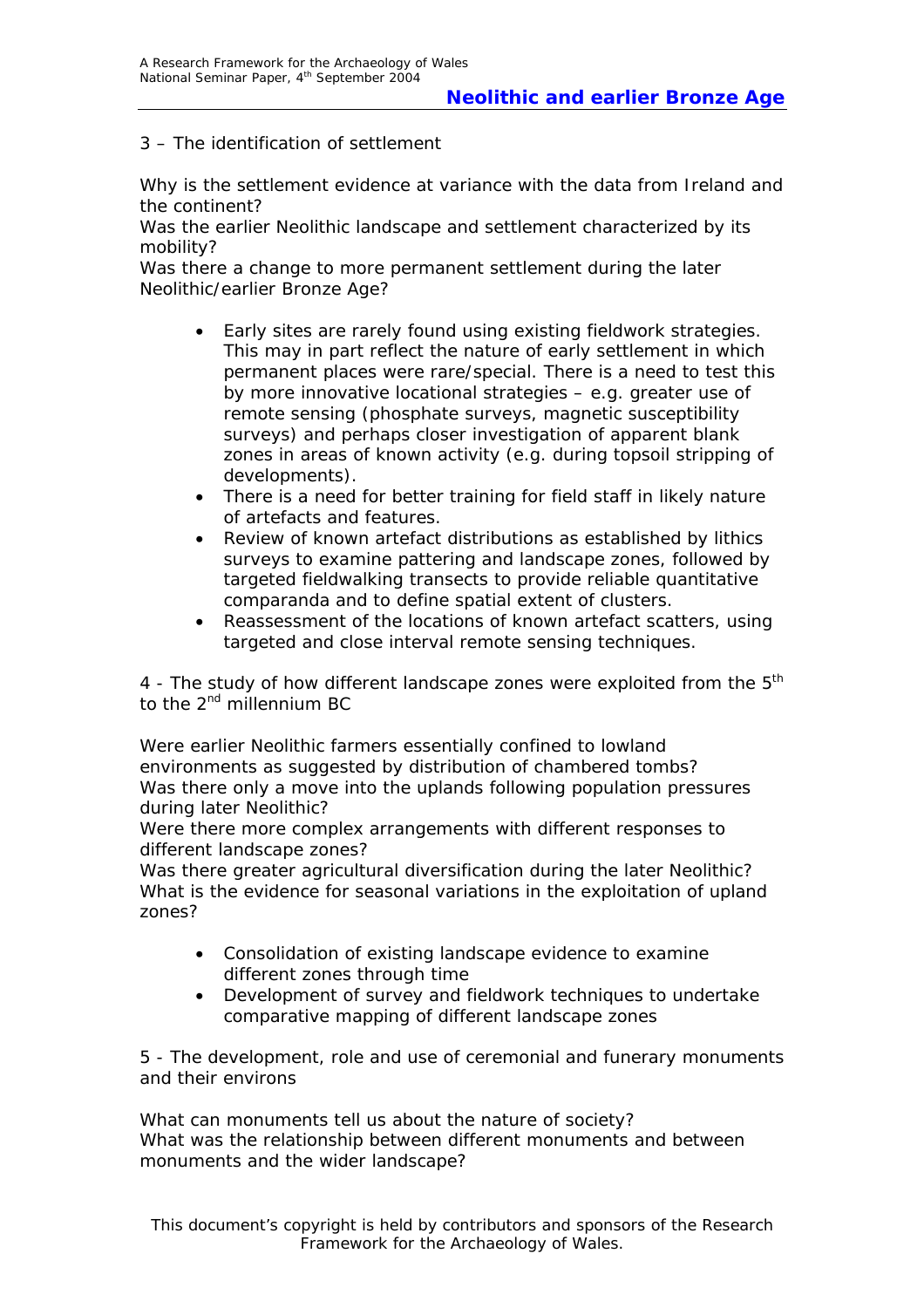# **Neolithic and earlier Bronze Age**

What can the immediate environs tell us about the development, role and use of monuments? – this is particularly pertinent in the light of an ongoing threat to the non-visible elements of monument complexes.

- The development of terrain modelling, examining visual relationships between individual and groups of monuments and between monuments and their topographic settings.
- Analysis of the use of space to consider monument complexes from the literal and figurative viewpoint of users.
- Identification of landscapes that were re-used or avoided (due to the 'historical knowledge of past communities') though an examination of monument complexes with evidence for multiperiod use.
- Fieldwork should include examination of the spaces between individual monuments and monument complexes and not simply focus on the monuments themselves.
- Site archives need to be assessed so that the integrity of the data can be evaluated. Any unpublished excavation archives need to be studied and brought to publication.
- Dating the examination of existing archives and/or archaeological intervention to obtain dating material for intrasite sequences. The development of new techniques (e.g. the dating of cremations) and a review of existing C14 dating and key sequences using modern calibration techniques (e.g. Bayesian algorithms) may allow a developed absolute chronology to be constructed from archive material.

### *6 - Industrial processes and access to resources and trade connections*

Where were the stone axe production sites/quarries (if formal quarries existed)?

Was the exploitation of quarries for stone axe production formalised or ritualised with working restricted to certain groups and times or was it more casual with people making axes whenever they needed them? Did this change during the EBA – both for stone and metal ores? Is the evidence for the exploitation of metal ores confined to north Ceredigion?

What were the mechanisms for dispersal? Was the raw material or finished products formally traded (by merchant class) or passed hand to hand by neighbours?

Was there a seaborne trade?

What was the nature of the contact with the east (flint, axes and pottery) and with the west (styles of tomb architecture)? Was there a change in emphasis during the later Neolithic?

What is the evidence for routeways across mountains or coast?

- Systematic programme of fieldwork and rock outcrop characterisation linked to existing petrographic data is needed to identify stone axe production sites.
- Improved provenancing of Bronze Age metal artefacts linked to geochemical fingerprinting of Welsh ore deposits – as a means to identify sources of raw material.